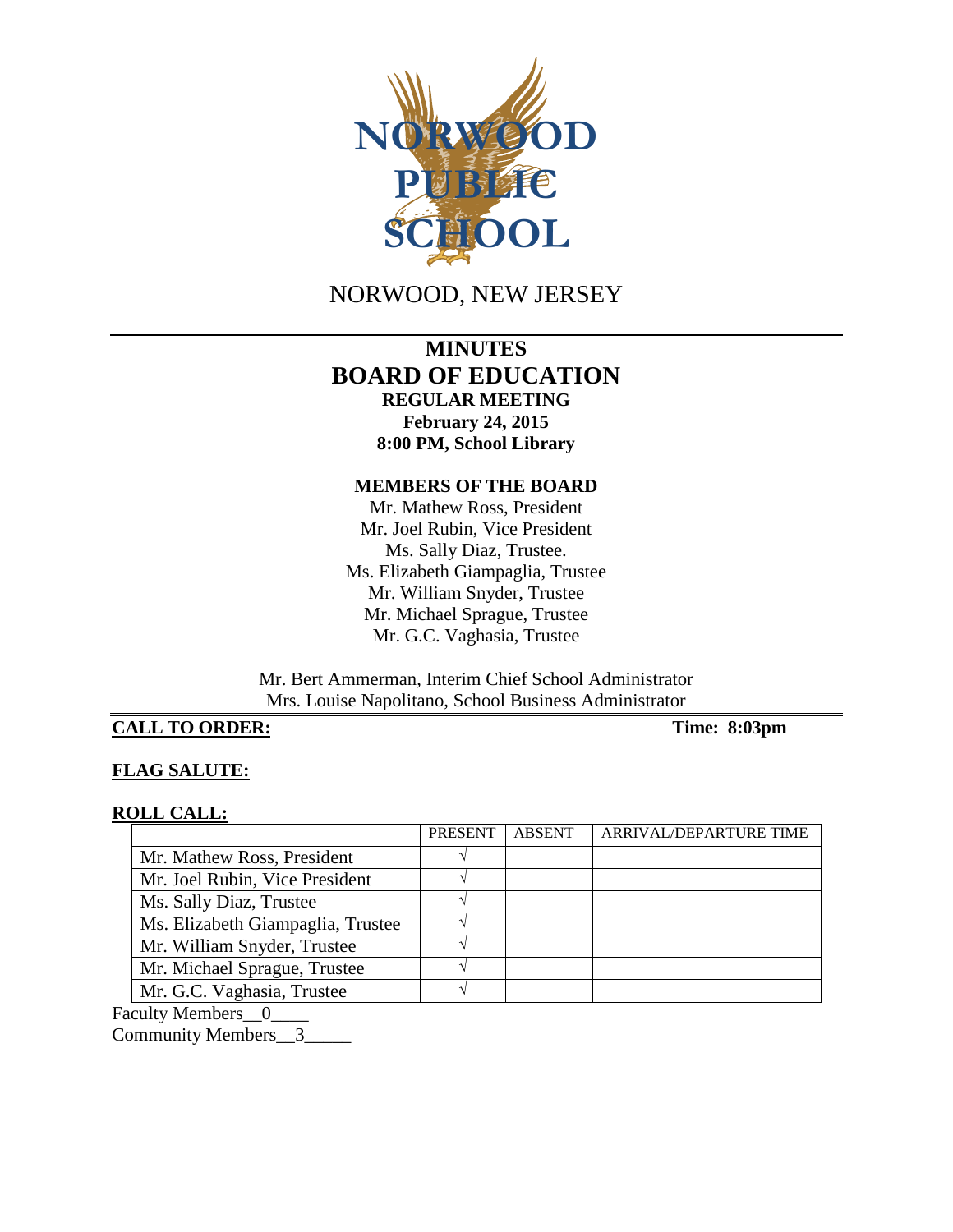# **OPEN PUBLIC PORTION MEETING ACT STATEMENT:**

Pursuant to the Open Public Meetings Act, Chapter 231, Laws of New Jersey 1975, notice of this meeting, its date, time and place have been posted on the Board's official bulletin board, and it has been delivered to The Record newspaper circulated in the District at least 48 hours prior to the time for this meeting. The Board will meet in executive session immediately following to discuss personnel and contractual matters.

**DISCUSSION OF CORRESPONDENCE**: A letter of congratulations from Ms. Ricco to Ella Guzman, 3KE, for being selected winner in the Grade 3-5 Division of the National Neuroscience Contest.

### **INFORMATIONAL ATTACHMENTS:**

- February 2015 Calendar (Attachment A)
- February Enrollment Report (Attachment B)
- February Child Study Team Student Count (Attachment C)

### **MEETING CALENDAR**

| Date           | <b>TIME</b> | <b>PLACE</b>   | <b>PURPOSE</b>              |
|----------------|-------------|----------------|-----------------------------|
| March 9, 2015  | 7:30PM      | Library        | <b>Work Session Meeting</b> |
| March 23, 2015 | 8:00PM      | <i>i</i> brary | <b>Regular Meeting</b>      |

### **PRESIDENT'S STATEMENT:**

### **COMMITTEE REPORTS:**

- 1. **Finance Committee** Mr. Sprague
- 2. **Building & Grounds** Mr. Snyder A meeting was held and the committee discussed various issues. The window situation is resolved after the vote this evening since we negotiatied the only bid we received and that the company later rescinded due to their error. We negotiated and are satisfied with the company's bid and the last phase of our Rod Grant will be completed after this project. We discussed possible Saturday occupants and we are going ahead with the heating project with the bid that we received. Mark will go ahead subject to board approval with the bleachers in the gym and cages in locker rooms. There is alot of equipment outside in trailers and Mr. Sprague asked for an inventory of what is out in the trailers. The doors were quoted and will be put in the upper hallway and APR. Retrofiting for the light fixtures is planned to be done and can be started during the school year.
- **3. Negotiations/Performance & Evaluation** Mr. Rubin
- **4. Curriculum/Technology/Policy** Mr. Vaghasia
- **5. School Business Administrator** Mrs. Napolitano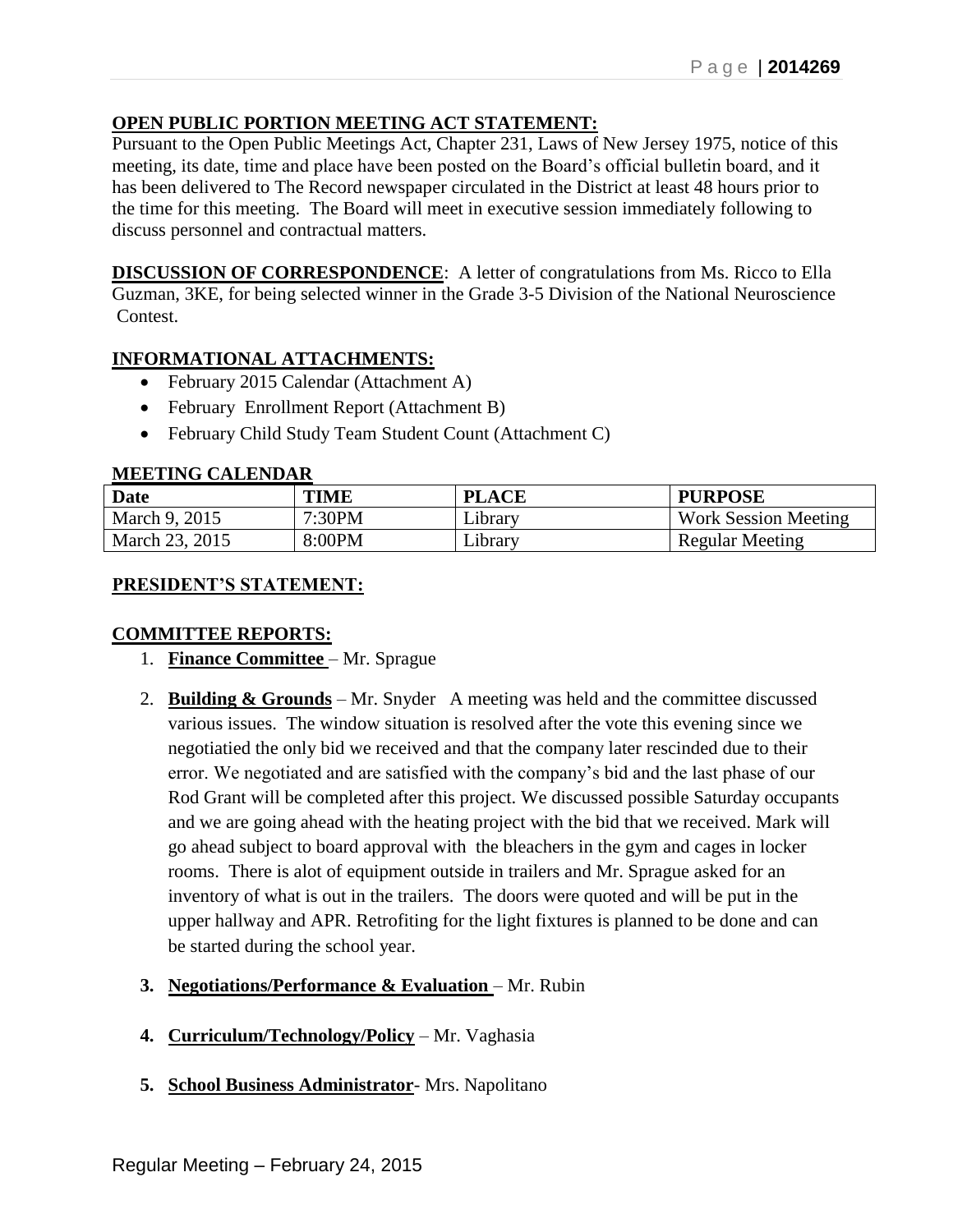### **6. Chief School Administrator**-Mr. Ammerman

Vito DeLaura – Go Math update will take place at March Meeting Nicole Hill – Big Ideas update will take place at March Meeting The Norwood Boy's Basketball Team won the Championship in Overtime; Mr. Bomzer did a great job and the players were excited.

### **ACTION ITEMS:**

## **I. APPROVAL OF MINUTES**

BE IT RESOLVED, that the Norwood Board of Education approves the minutes of the following meetings:

January 5, 2015 – Reorganization Meeting, Work Session and Executive Sessions (2) January 19, 2015 – Regular Meeting and Executive Session Moved by: Ms. Giampaglia Seconded by: Mr. Rubin Vote: All In Favor

| <b>BOARD MEMBER</b>               | <b>AYE</b> | <b>NAY</b> | <b>ABSTAINED</b> | <b>ABSENT</b> |
|-----------------------------------|------------|------------|------------------|---------------|
| Mr. Mathew Ross, President        |            |            |                  |               |
| Mr. Joel Rubin, Vice President    |            |            |                  |               |
| Ms. Sally Diaz, Trustee           |            |            |                  |               |
| Ms. Elizabeth Giampaglia, Trustee |            |            |                  |               |
| Mr. William Snyder, Trustee       |            |            |                  |               |
| Mr. Michael Sprague, Trustee      |            |            |                  |               |
| Mr. G.C. Vaghasia, Trustee        |            |            |                  |               |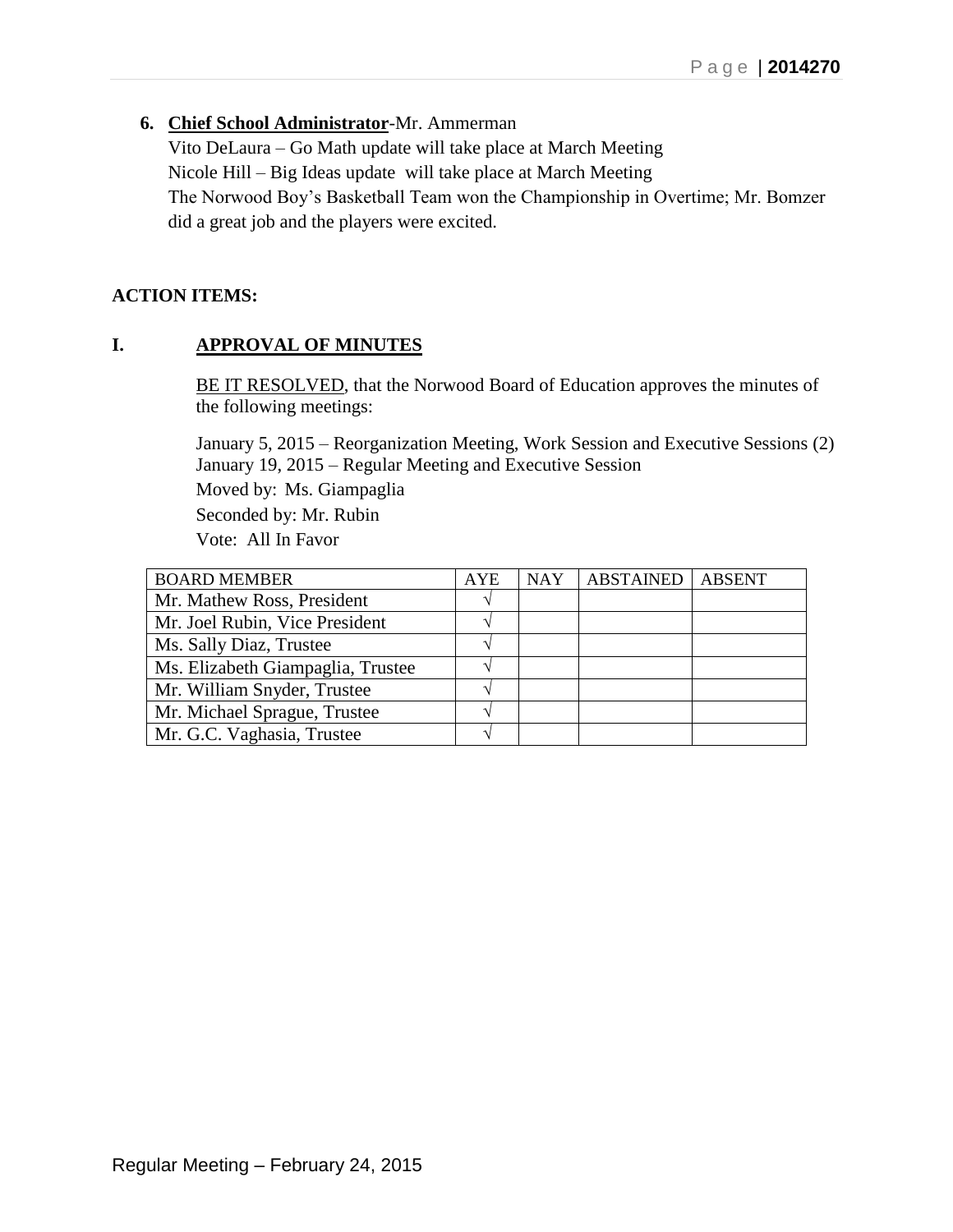# **II. ADMINISTRATIVE COMMITTEE**

BE IT RESOLVED, pursuant to the recommendation of the Chief School Administrator, the Administrative Committee recommends the following resolution(s):

Motion to approve Administrative items " $A1 - A11$ " Moved by: Ms. Diaz Seconded by: Mr. Sprague Vote: All In Favor

| <b>BOARD MEMBER</b>               | <b>AYE</b> | <b>NAY</b> | <b>ABSTAINED</b> | <b>ABSENT</b> |
|-----------------------------------|------------|------------|------------------|---------------|
| Mr. Mathew Ross, President        |            |            |                  |               |
| Mr. Joel Rubin, Vice President    |            |            |                  |               |
| Ms. Sally Diaz, Trustee           |            |            |                  |               |
| Ms. Elizabeth Giampaglia, Trustee |            |            |                  |               |
| Mr. William Snyder, Trustee       |            |            |                  |               |
| Mr. Michael Sprague, Trustee      |            |            |                  |               |
| Mr. G.C. Vaghasia, Trustee        |            |            |                  |               |

### **A1. Harassment, Intimidation and Bullying**

approve, as per the Chief School Administrator's report, the following HIB Report for January 2015 as they relate to HIB Policy #5131.8: Reported Cases: 0 Number of Cases open: 0 Number of Cases closed: 0 Number of Incidents determined to be HIB: 0

### **A2. Fire and Security Drills**

post-approve the following fire and security drills for the month of January: Fire Drill – January 20, 2015 Security Drill – January 30, 2015

# **A3. CST Services/Placements (Enclosure 1)**

approve the child study team services/placements as per Enclosure 1.

### **A4. Workshop/Conference**

approve and post-approve the following conferences/workshops:

| $\bullet$ | Name:       | Grace Brigida                                |
|-----------|-------------|----------------------------------------------|
|           | Conference: | <b>Argument Writing</b>                      |
|           | Location:   | Northern Valley Curriculum Center - Demarest |
|           | Date:       | 1/20/15                                      |
|           | Cost:       | \$.00                                        |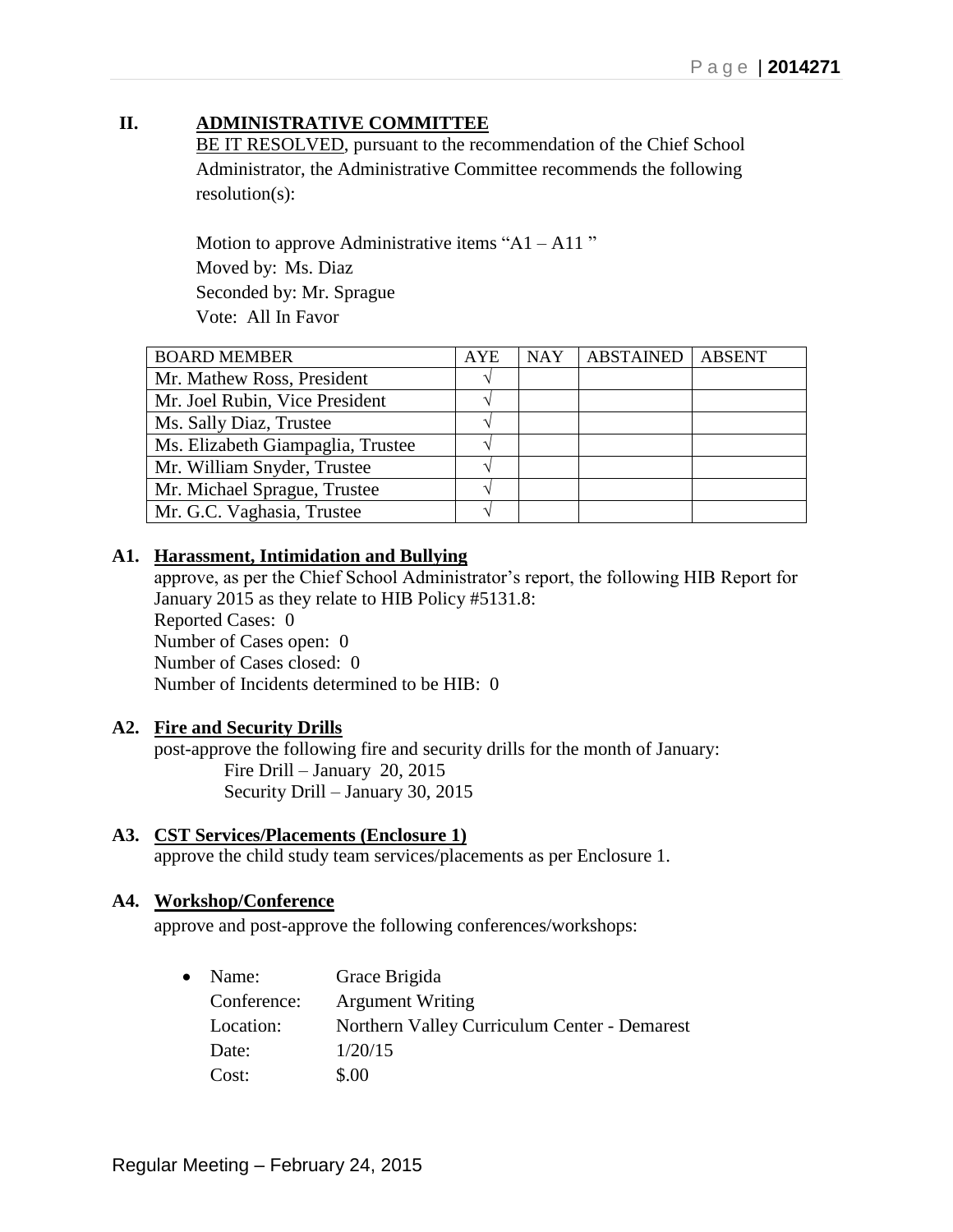| Name:       | Tracey Preolo, Harriet Kaplan                        |
|-------------|------------------------------------------------------|
| Conference: | Curriculum Writing - World Language                  |
| Location:   | Northern Valley Curriculum Center - Demarest, NJ     |
| Date:       | 1/26/15                                              |
| Cost:       | \$.00                                                |
| Name:       | Gina McCormack, Fran Orefice, Chris Rzucidlo         |
| Conference: | <b>PARCC Training</b>                                |
| Location:   | Saddle Brook, NJ                                     |
| Date:       | 1/29/15                                              |
| Cost:       | \$.00                                                |
| Name:       | Rose Zara                                            |
| Conference: | Content Area Reading K-5                             |
| Location:   | Northern Valley Curriculum Center - Demarest         |
| Date:       | 2/2/15                                               |
| Cost:       | \$.00                                                |
| Name:       | <b>Tracey Preolo</b>                                 |
| Conference: | Best Practices in the World Language Classroom using |
|             | Technology                                           |
| Location:   | Northern Valley Curriculum Center - Demarest, NJ     |
| Date:       | 2/3/15                                               |
| Cost:       | \$.00                                                |
| Name:       | Charmaine Della Bella, Jamie Kopf, Harriet Kaplan    |
| Conference: | The Emotionally Intelligent Teacher                  |
| Location:   | Northern Valley Curriculum Center - Demarest, NJ     |
| Date:       | 2/6/15                                               |
| Cost:       | \$.00                                                |
| Name:       | Gina McCormack, Fran Orefice                         |
| Conference: | Bergen County Curriculum Coordinators Meeting        |
| Location:   | Washington Township, NJ                              |
| Date:       | 2/9/15                                               |
| Cost:       | \$.00                                                |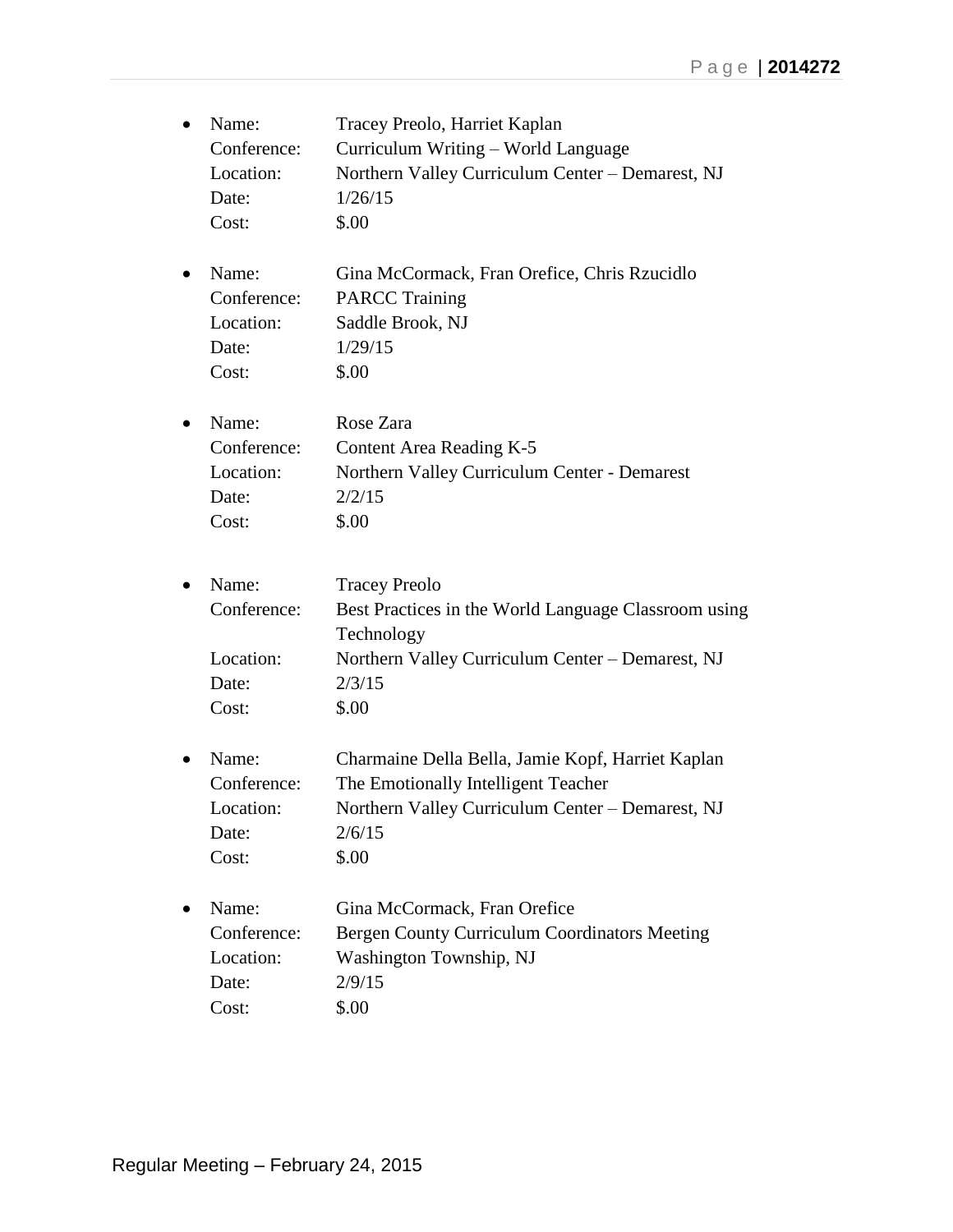| Name:<br>Conference:<br>Location:<br>Date:<br>Cost: | Dana Sir, Megan O'Neill, Fran Orefice<br>Section 504 Presentation<br>Harrington Park, NJ<br>2/12/15<br>\$.00                                        |
|-----------------------------------------------------|-----------------------------------------------------------------------------------------------------------------------------------------------------|
| Name:<br>Conference:<br>Location:<br>Date:<br>Cost: | Danielle Keller<br>Vocab & Grammar: Supporting Common Core Lang. K-2<br>Northern Valley Curriculum Center - Demarest, NJ<br>2/12/15<br>\$0.00       |
| Name:<br>Conference:<br>Location:<br>Date:<br>Cost: | Jason Simodejka<br>Assessment: More Than Just an A<br>Old Tappan, NJ<br>2/12/15<br>\$.00                                                            |
| Name:<br>Conference:<br>Location:<br>Date:<br>Cost: | Megan O'Neill<br>HIB and Special Education<br>Lodi, NJ<br>2/13/15<br>\$99.00 registration fees & \$10.54 for mileage                                |
| Name:<br>Conference:<br>Location:<br>Date:<br>Cost: | Jennifer Cianfaglione<br>Vocab & Grammar: Supporting Common Core Lang. K-2<br>Northern Valley Curriculum Center - Demarest, NJ<br>2/24/15<br>\$0.00 |

### **A5. Personnel-New Hire**

post-approve the following appointment for the 2014-2015 in accordance with the 2012- 2013 salary schedule between the Norwood Board of Education and the Norwood Education Association, until such time as a successor agreement is reached:

| <b>NAME</b>      | <b>POSITION</b>           | <b>RATE</b>      | <b>EFFECTIVE</b> |
|------------------|---------------------------|------------------|------------------|
| Gabrielle Dalmar | <b>Instructional Aide</b> | \$16.00/hr.      | 2/3/15           |
|                  |                           | not to exceed 29 |                  |
|                  |                           | hours/week       |                  |
|                  |                           | No Benefits      |                  |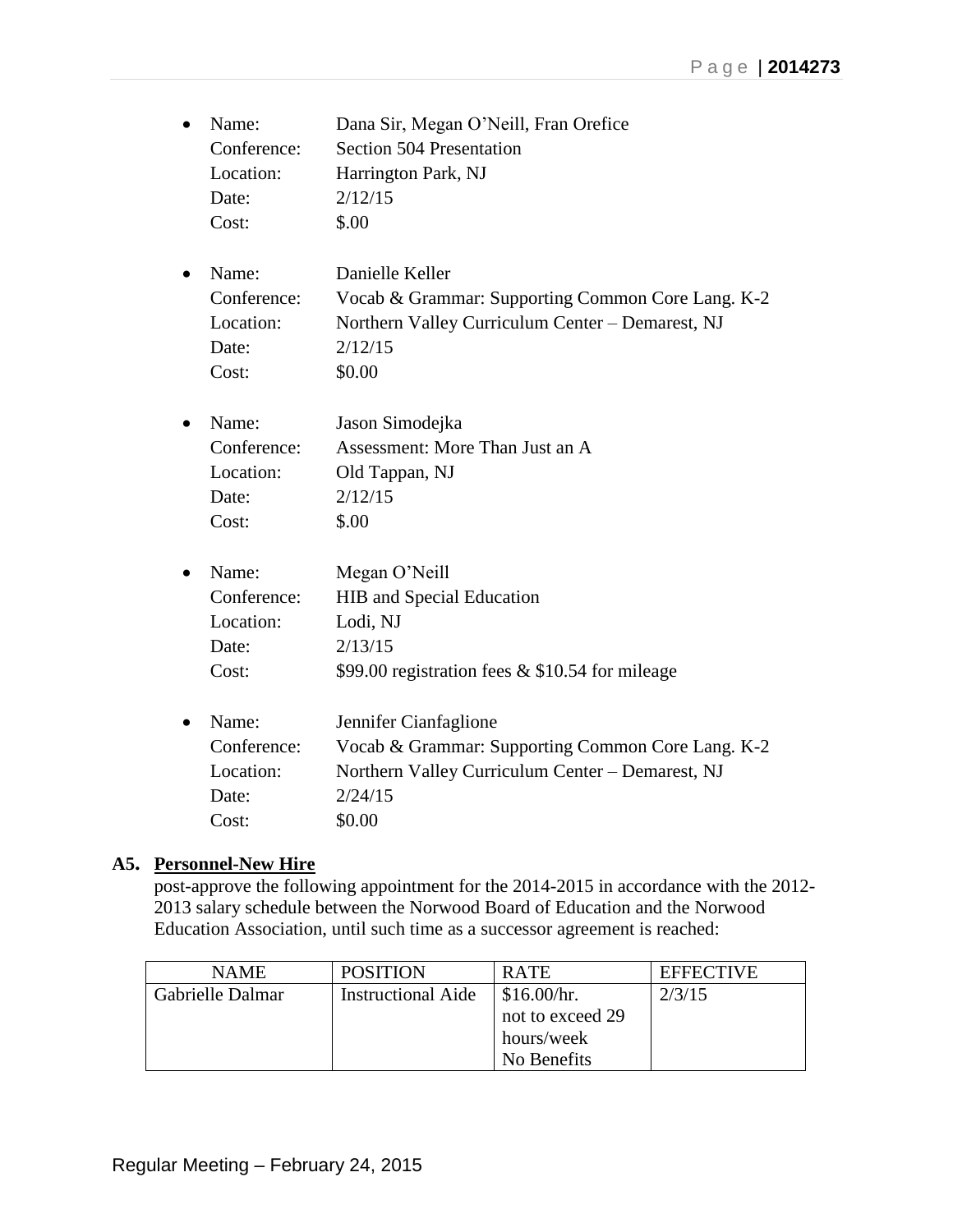### **A6. Policy Reading (Enclosure 2)**

approve the second reading of Policy # 3283 as per Enclosure 2.

### **A7. Substitute Teachers**

approve the following substitute teachers for the 2014-2015 school year: Layla Francesca Kathryn Durbec

### **A8. Business Administrator Shared Services Agreement (Enclosure 5)**

approve the Business Administrator Shared Services agreement between Northern Valley Regional High School District and the Norwood Board of Education for the 2015-2016 school year.

### **A9. Social Worker Shared Service Agreement**

approve a shared service agreement with the Northvale Board of Education whereas each District will be responsible for .5 of Social Worker's contract, Norwood will pay 75% of Social Worker's health benefit costs and Northvale will pay 25% and Northvale will pay up to 5 days summer pay.

### **A10. Board Member Code of Ethics (Enclosure 3)**

approve the Norwood Board of Education abiding by the following Code of Ethics for School Board Members as per Enclosure 3.

### **A11. Student Observation**

approve Shannon Hampton, a student from St. Thomas Aquinas College, to do required field observation in Jordan Henshaw and Tara Cormican's 1<sup>st</sup> grade classroom.

approve Chris Pinelli, a student from Bergen Community College, to do required classroom observation in Christie DeStefano and Rose Zara's classrooms.

approve Sarah Harvey, a student of Wilkes University, to complete 15 hours of field observation with Mauro DeSantis.

approve Marni Vallorano, a student at Ramapo College, to complete student observation with the Norwood Child Study Team.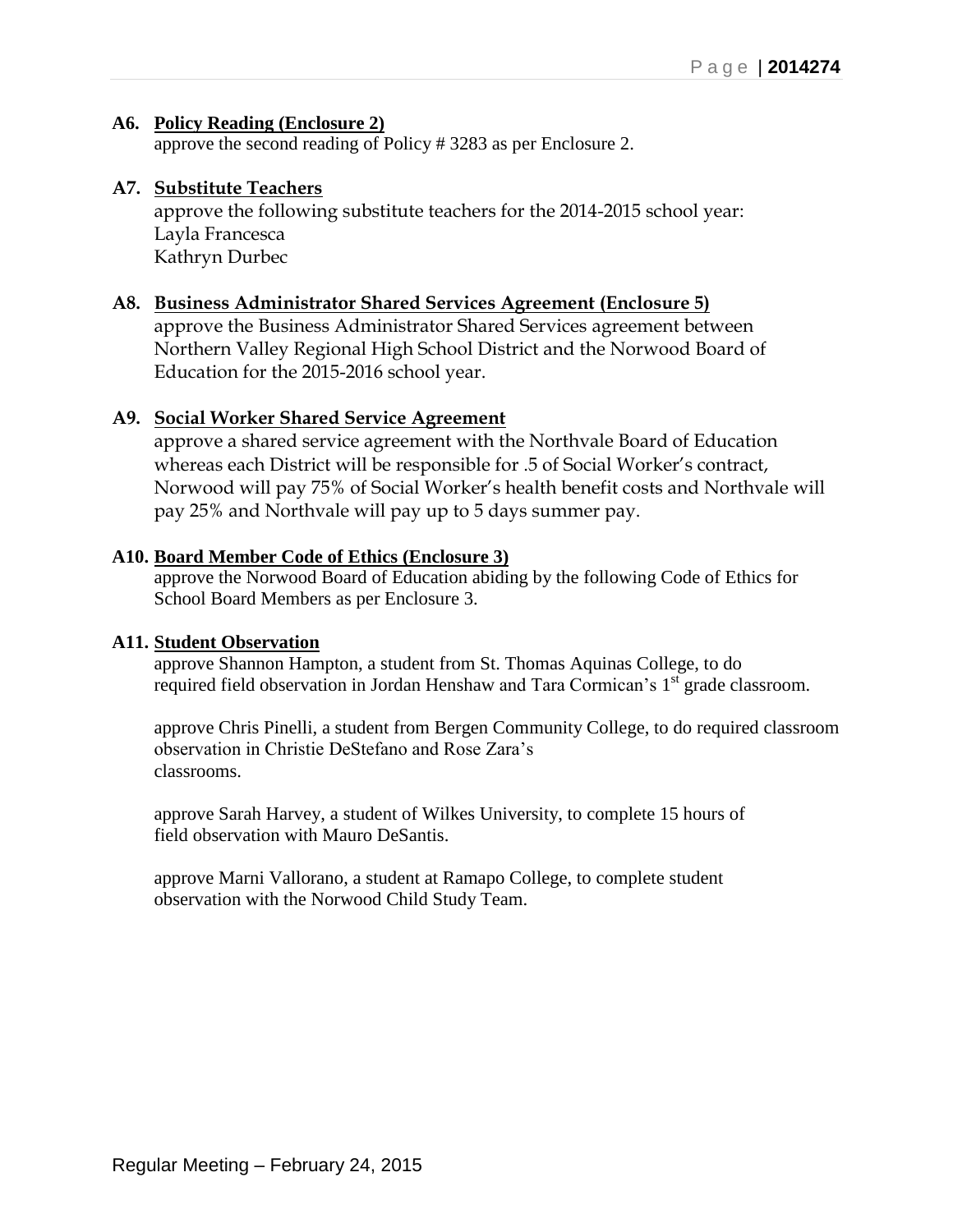# **III. CURRICULUM COMMITTEE**

BE IT RESOLVED, pursuant to the recommendation of the Chief School Administrator, the Administrative Committee recommends the following resolution(s):

Motion to approve Curriculum items "C1-C2" Moved by: Mr. Vaghasia Seconded by: Mr. Sprague Vote: All In Favor

| <b>BOARD MEMBER</b>               | <b>AYE</b> | <b>NAY</b> | <b>ABSTAINED</b> | <b>ABSENT</b> |
|-----------------------------------|------------|------------|------------------|---------------|
| Mr. Mathew Ross, President        |            |            |                  |               |
| Mr. Joel Rubin, Vice President    |            |            |                  |               |
| Ms. Sally Diaz, Trustee           |            |            |                  |               |
| Ms. Elizabeth Giampaglia, Trustee |            |            |                  |               |
| Mr. William Snyder, Trustee       |            |            |                  |               |
| Mr. Michael Sprague, Trustee      |            |            |                  |               |
| Mr. G.C. Vaghasia, Trustee        |            |            |                  |               |

### **C1. Field Trips**

approve the following field trip for the 2014-2015 school year:

• Grade 1

Location: Turtle Back Zoo Cost to Student: \$22.00 Cost to District: \$.00 Transportation: Rinaldi Transportation

### • Grade 5

Location: Liberty Science Center Cost to Student: \$44.00 Cost to District: \$.00 Transportation: Coach USA

### • Grade 3

Location: NY Botanical Gardens Cost to Student: TBD Cost to District: \$25.00 Transportation: Rinaldi Transportation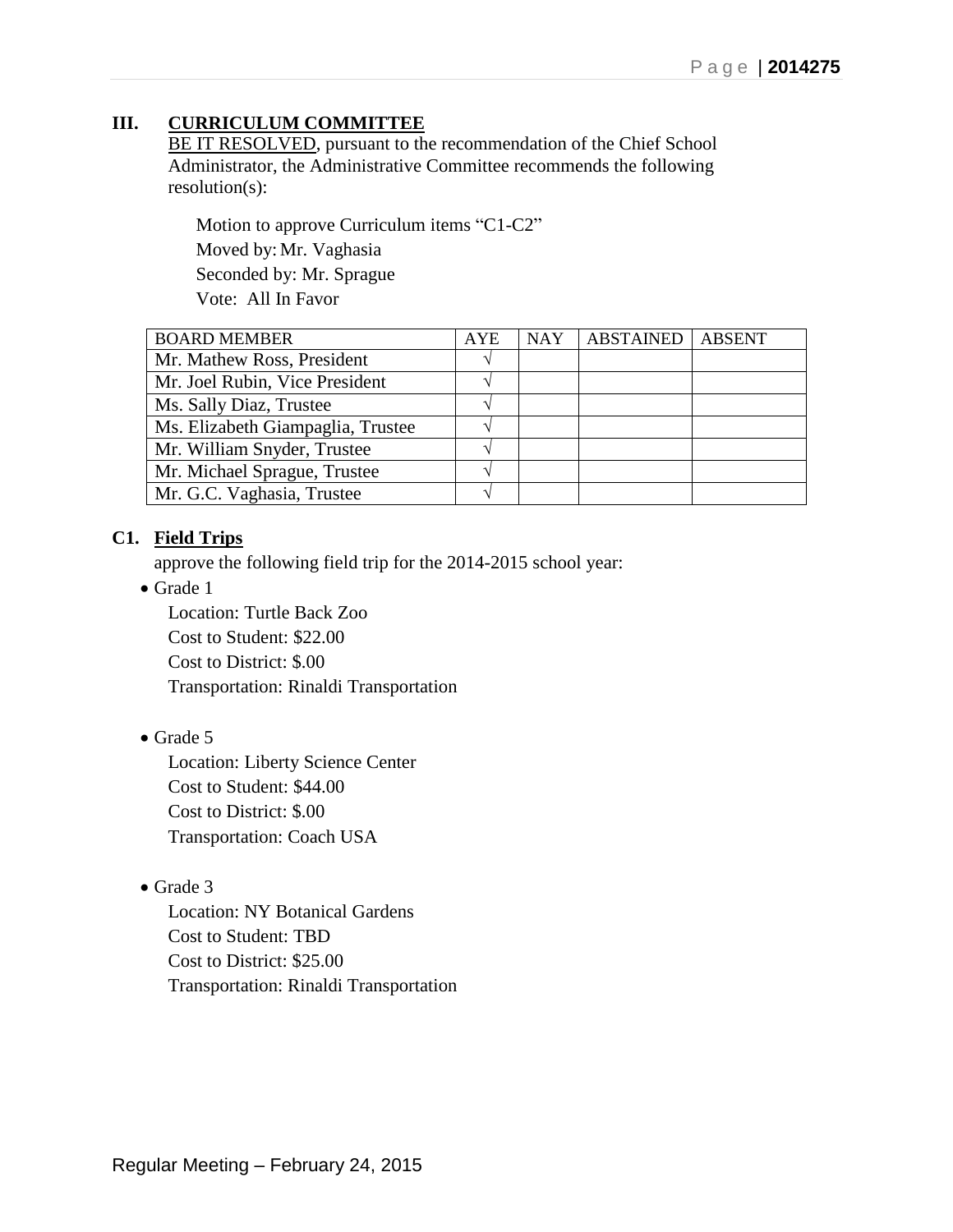## **C2. Stokes Chaperones**

approve the following parent chaperones for the Stokes field trip contingent upon a successful criminal background check:

| Sheila Labita           | <b>Justin Puliatte</b> |
|-------------------------|------------------------|
| Lori Heaney             | Ed Cammarata           |
| <b>Allison Passante</b> | <b>Ray Smith</b>       |
| Laura Chaplain          | Bill Bajakian          |
| Suzanne Gaffney         | SangHyun Kim           |
| Alternates:             |                        |
| Karen Keaney            | Michael Butti          |

## **IV. FINANCE COMMITTEE**

BE IT RESOLVED, pursuant to the recommendation of the Chief School Administrator, the Finance Committee recommends the following resolution(s):

Motion to approve Finance items "F1- F4, F6 & F8-F9" Moved by: Mr. Sprague Seconded by: Mr. Rubin Vote: All In Favor

| <b>BOARD MEMBER</b>               | <b>AYE</b> | <b>NAY</b> | <b>ABSTAINED</b> | <b>ABSENT</b> |
|-----------------------------------|------------|------------|------------------|---------------|
| Mr. Mathew Ross, President        |            |            |                  |               |
| Mr. Joel Rubin, Vice President    |            |            |                  |               |
| Ms. Sally Diaz, Trustee           |            |            |                  |               |
| Ms. Elizabeth Giampaglia, Trustee |            |            |                  |               |
| Mr. William Snyder, Trustee       |            |            |                  |               |
| Mr. Michael Sprague, Trustee      |            |            |                  |               |
| Mr. G.C. Vaghasia, Trustee        |            |            |                  |               |

### **F1. Disbursements**

post-approve January 31, 2015 Electronic Checks totaling \$160,181.61 having been audited and found correct and warrants issued therefore.

approve February 23, 2015 Monthly Disbursements totaling \$156,064.19 having been audited and found correct and warrants issued therefore.

post-approve the wire transfer of funds in the amount of \$495,692.71 from the General Account to Payroll Accounts to cover payroll expenditures for the month of January 2015.

### **F2. Transfers/Certification of Budgetary Status**

authorize the Business Administrator/Board Secretary to make appropriation transfers with the Current Expense account of the 2014-2015 budget as of January 31, 2015 – there were no transfers in the month of January.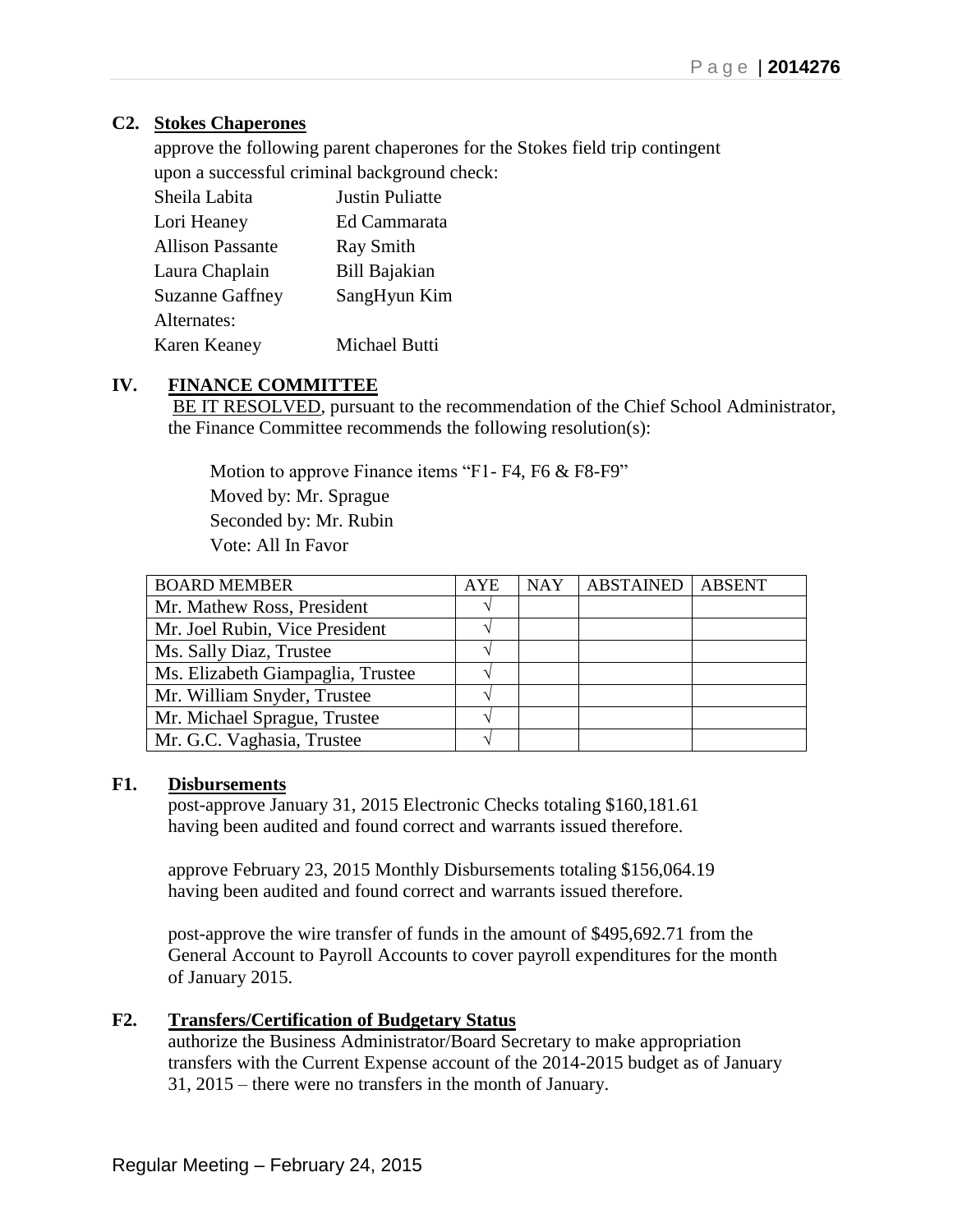### **F3. Financial Reports**

accept the Treasurer's and Secretary's Reports for the month of January 2015, pursuant to N.J.A.C. 6:20-2.13(e)\*, we certify that as of February 23, 2015, after a review of the secretary's monthly financial report (appropriations section)and upon consultation with the appropriate district officials, to the best of our knowledge, no major account or fund has been over expended in violation of N.J.A.C. 6:20-2.13(b)<sup>\*</sup> and that sufficient funds are available to meet the District's financial obligations for the remainder of the fiscal year.

#### **F4. Discard List (Enclosure 4)** approve items for discard as per Enclosure 4.

#### **PUBLIC HEARING Reading of Bond Ordinance: Refunding of 2006 Series Bonds (Enclosure 6)**

**F5a. Matters relating Refunding of 2006 Series Bonds (The refunding bond ordinance was introduced by motion of the Board on January 19, 2015).**

### **The following reading of refunding of 2006 Series Bonds (Enclosure 7):**

REFUNDING BOND ORDINANCE OF THE BOARD OF EDUCATION OF THE BOROUGH OF NORWOOD IN THE COUNTY OF BERGEN, NEW JERSEY, PROVIDING FOR THE REFUNDING OF ALL OR A PORTION OF THE OUTSTANDING CALLABLE SCHOOL BONDS OF THE SCHOOL DISTRICT, DATED MARCH 15, 2006, ISSUED IN THE ORIGINAL PRINCIPAL AMOUNT OF \$4,747,000, APPROPRIATING NOT TO EXCEED \$3,800,000 THEREFOR AND AUTHORIZING THE ISSUANCE OF NOT TO EXCEED \$3,800,000 REFUNDING BONDS TO PROVIDE FOR SUCH REFUNDING. RESOLUTION DETERMINING THE FORM AND OTHER DETAILS OF NOT TO EXCEED \$3,800,000 PRINCIPAL AMOUNT OF REFUNDING SCHOOL BONDS OF THE BOARD OF EDUCATION OF THE BOROUGH OF NORWOOD IN THE COUNTY OF BERGEN, NEW JERSEY AND PROVIDING FOR THE SALE AND THE DELIVERY OF SUCH BONDS.

#### **Motion to open a Public Hearing on the refunding bond ordinance**

Moved by: Mr. Ross Seconded by: Mr. Rubin Time: 8:15pm

**Comments:** Mr. Solimine spoke regarding the overview of the refunding project and Reading of the Bond Ordinance. It is now School Bond Law to adopt, advertising and hold a public meeting. We are doing a second reading and adoption of the resolution that authorizes the sale of the bonds by FTN. Savings as of yesterday was approximately \$235,000 or \$21,000 per year at 6.1% total savings - Refunding bonds of 4.1% to 2.8% refinancing is preliminary until the pricing of bonds when rate will be locked in. The school would have to save at least 3% in order to do refunding and Norwood is double that requirement of savings. Norwood has a great credit rating AA, affluent community with a low debt margin. 2.8% is a blended average of the refunding.

### **Motion to close the public hearing:**

Moved by: Mr. Sprague Seconded by: Mr. Rubin Time: 8:20pm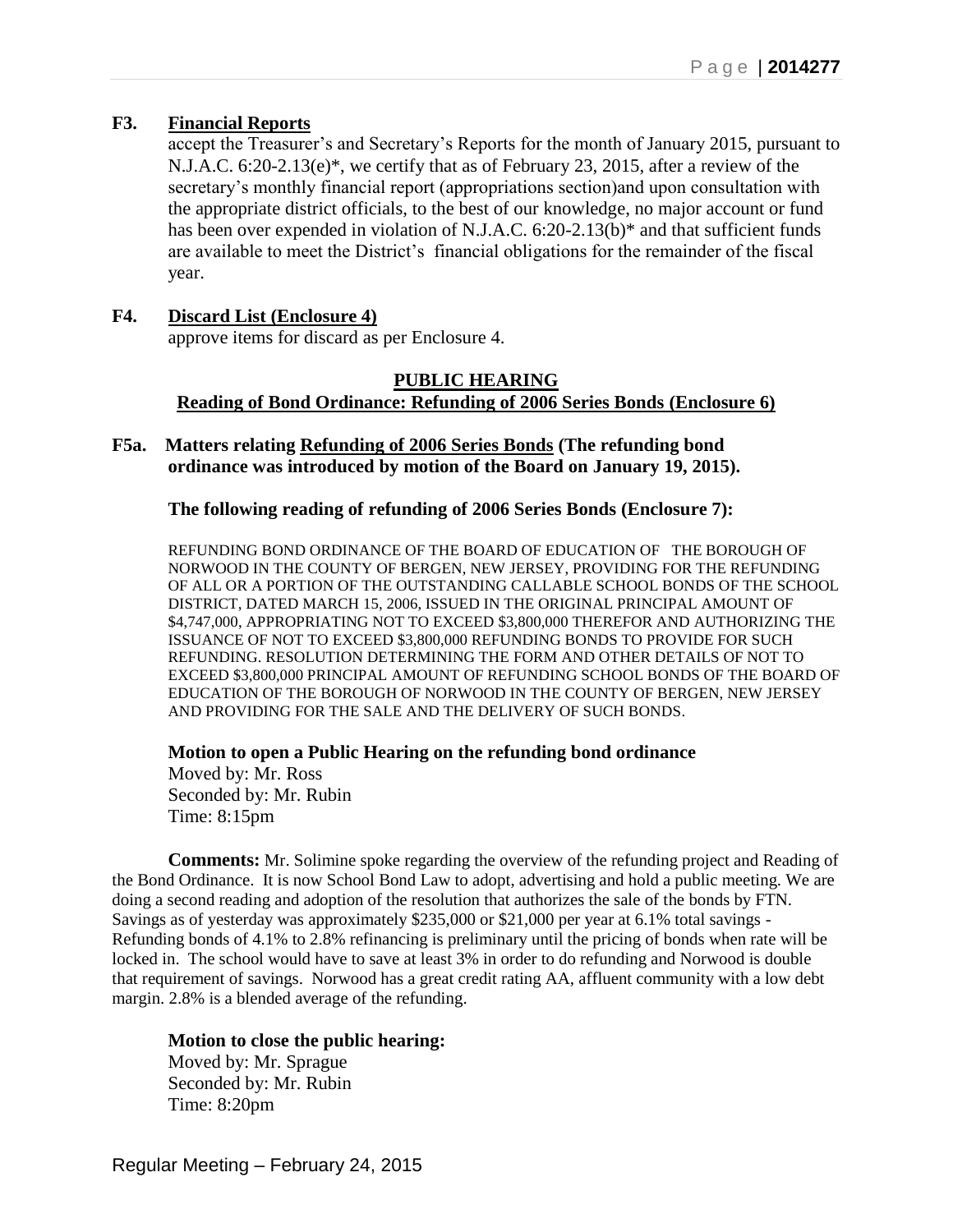### **FINANCE COMMITTEE**

BE IT RESOLVED, pursuant to the recommendation of the Chief School Administrator, the Finance Committee recommends the following resolution(s):

Motion to approve final adoption of refunding bond ordinance described in

**Finance item "F5a"** 

Moved by: Mr. Sprague Seconded by: Mr. Rubin Vote: All In Favor

BOARD MEMBER AYE NAY ABSTAINED ABSENT Mr. Mathew Ross, President **√** √ Mr. Joel Rubin, Vice President **√** Ms. Sally Diaz, Trustee **√** Ms. Elizabeth Giampaglia, Trustee **√** Mr. William Snyder, Trustee **√** Mr. Michael Sprague, Trustee **√** Mr. G.C. Vaghasia, Trustee **√**

#### **F5b. Motion to approve the attached resolution (Enclosure 8) determining the form of the bonds and other details of sale:**

RESOLUTION DETERMINING THE FORM AND OTHER DETAILS OF NOT TO EXCEED \$3,800,000 PRINCIPAL AMOUNT OF REFUNDING SCHOOL BONDS OF THE BOARD OF EDUCATION OF THE BOROUGH OF NORWOOD IN THE COUNTY OF BERGEN, NEW JERSEY AND PROVIDING FOR THE SALE AND THE DELIVERY OF SUCH BONDS (copy attached)

### **FINANCE COMMITTEE**

BE IT RESOLVED, pursuant to the recommendation of the Chief School Administrator, the Finance Committee recommends the following resolution(s):

Motion to approve final adoption of refunding bond ordinance described in

# **Finance item "F5b"**

Moved by: Mr. Sprague

Seconded by: Mr. Rubin

Vote: All In Favor

| <b>BOARD MEMBER</b>               | <b>AYE</b> | <b>NAY</b> | <b>ABSTAINED</b> | <b>ABSENT</b> |
|-----------------------------------|------------|------------|------------------|---------------|
| Mr. Mathew Ross, President        |            |            |                  |               |
| Mr. Joel Rubin, Vice President    |            |            |                  |               |
| Ms. Sally Diaz, Trustee           |            |            |                  |               |
| Ms. Elizabeth Giampaglia, Trustee |            |            |                  |               |
| Mr. William Snyder, Trustee       |            |            |                  |               |
| Mr. Michael Sprague, Trustee      |            |            |                  |               |
| Mr. G.C. Vaghasia, Trustee        |            |            |                  |               |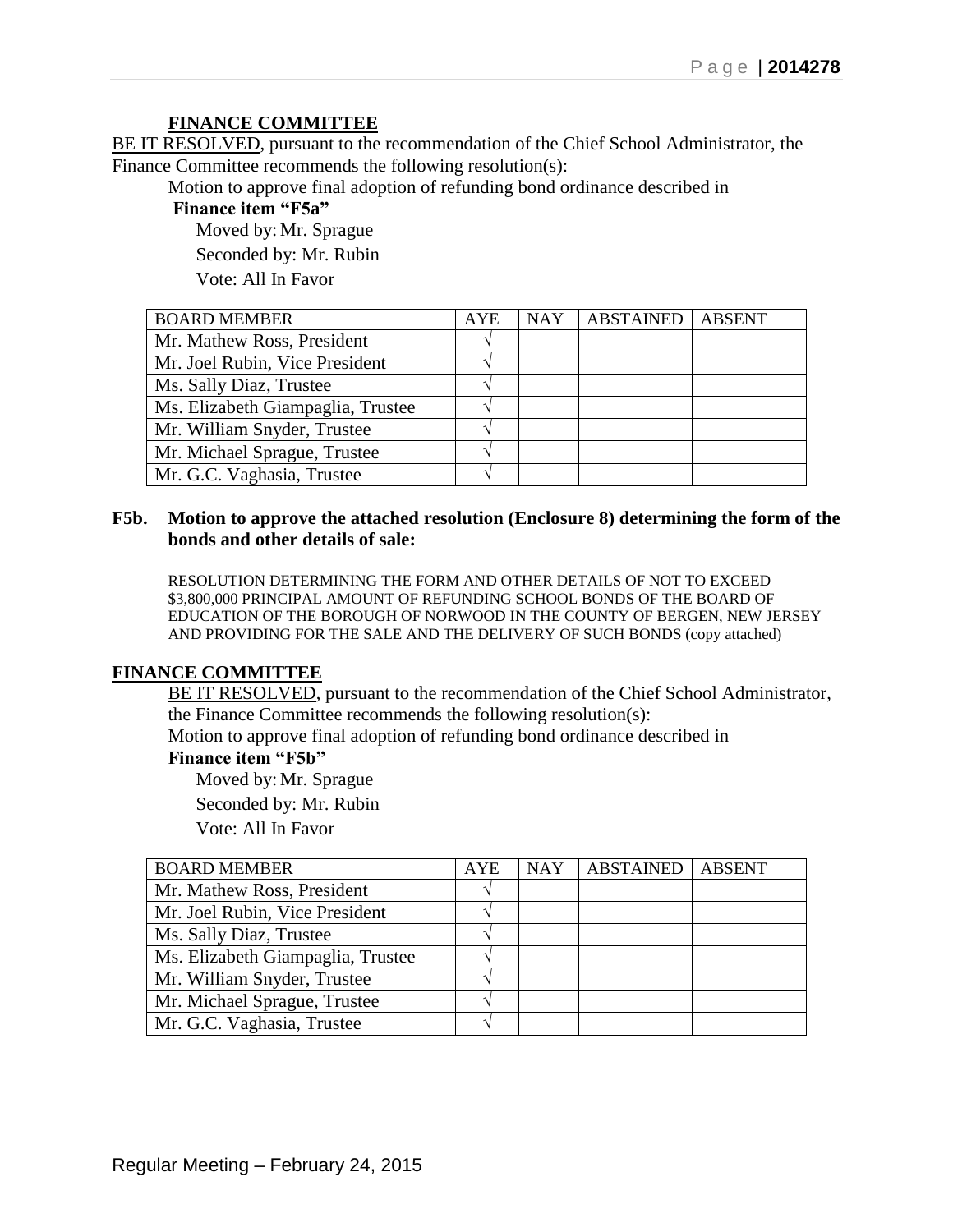### **F6. Building Use 2014-2015**

RESOLVED, that the Norwood Board of Education **Post Approves/Approves** the application for USE OF SCHOOL FACILITIES made by the following groups/organizations listed below. The Board reserves the right to schedule school activities at any time:

| <b>GROUP/ORGANIZATION   USE/PURPOSE/ROOM</b> |                                   | <b>DATES/TIMES</b>                      | FEE    |
|----------------------------------------------|-----------------------------------|-----------------------------------------|--------|
| Rec. Basketball                              | Café/picture day                  | 2/7/15; 8:00am-2:00pm                   | None   |
| Norwood PTO                                  | Library/Girls' Leadership         | 3/5, 3/12, 3/19, 3/26/15; 4:30pm-6:30pm | None   |
| 8 <sup>th</sup> Grade Committee              | APR/Café – Valley Dance           | $3/27/15$ ; 4:00pm-10:00pm              | None   |
| <b>Boy Scouts</b>                            | APR/Eagle Scout Court of Honor    | $6/27/15$ ; 4:00pm-6:00pm               | None   |
| <b>BSAK Basketball Camp</b>                  | Gym/Camp                          | 2/17/15-2/20/15 9:00am-2:00pm           | \$1000 |
| 8 <sup>th</sup> Grade Committee              | APR – Distribution of See's candy | 2/13/15 2:30-4:00pm                     | None   |

## **F7. Reglazing and Window Replacement** - **VOTED ON AT WORK SESSION**

WHEREAS, the Norwood Board of Education (hereinafter referred to as the "Board") advertised for bids for the Re-glazing and Window Replacement at Norwood Public School Project (hereinafter referred to as the "Project"); and

WHEREAS, on December 2, 2014, the Board received one (1) bid for the Project, from R.D. Architectural Products, Inc. (hereinafter referred to as "R.D."), with a base bid in the amount of \$108,100.00; and

WHEREAS, at its meeting on December 15, 2014, the Board awarded a contract to R.D.; and WHEREAS, on January 20, 2015, R.D. advised the Architect that upon taking field measurements it

learned that it made an error in the calculation of the contract sum and rescinded its contract; and

WHEREAS, the Board has twice advertised for bids for the Project and has received no bids upon which an award can be made; and

WHEREAS, pursuant to  $N.J.S.A.$  18A:18A-5(c), the Board may negotiate a contract after having received no bids on two occasions.

NOW, THEREFORE, BE IT RESOLVED that the contract awarded to R.D. Architectural Products, Inc. is hereby rescinded, with a complete reservation of all rights and remedies available to the Board under the bid bond and applicable law.

BE IT FURTHER RESOLVED that the Board hereby authorizes the Board Secretary/Business Administrator and the Architect to negotiate a contract for the project in accordance with N.J.S.A. 18A:18A-5(c), in the best interests of the School.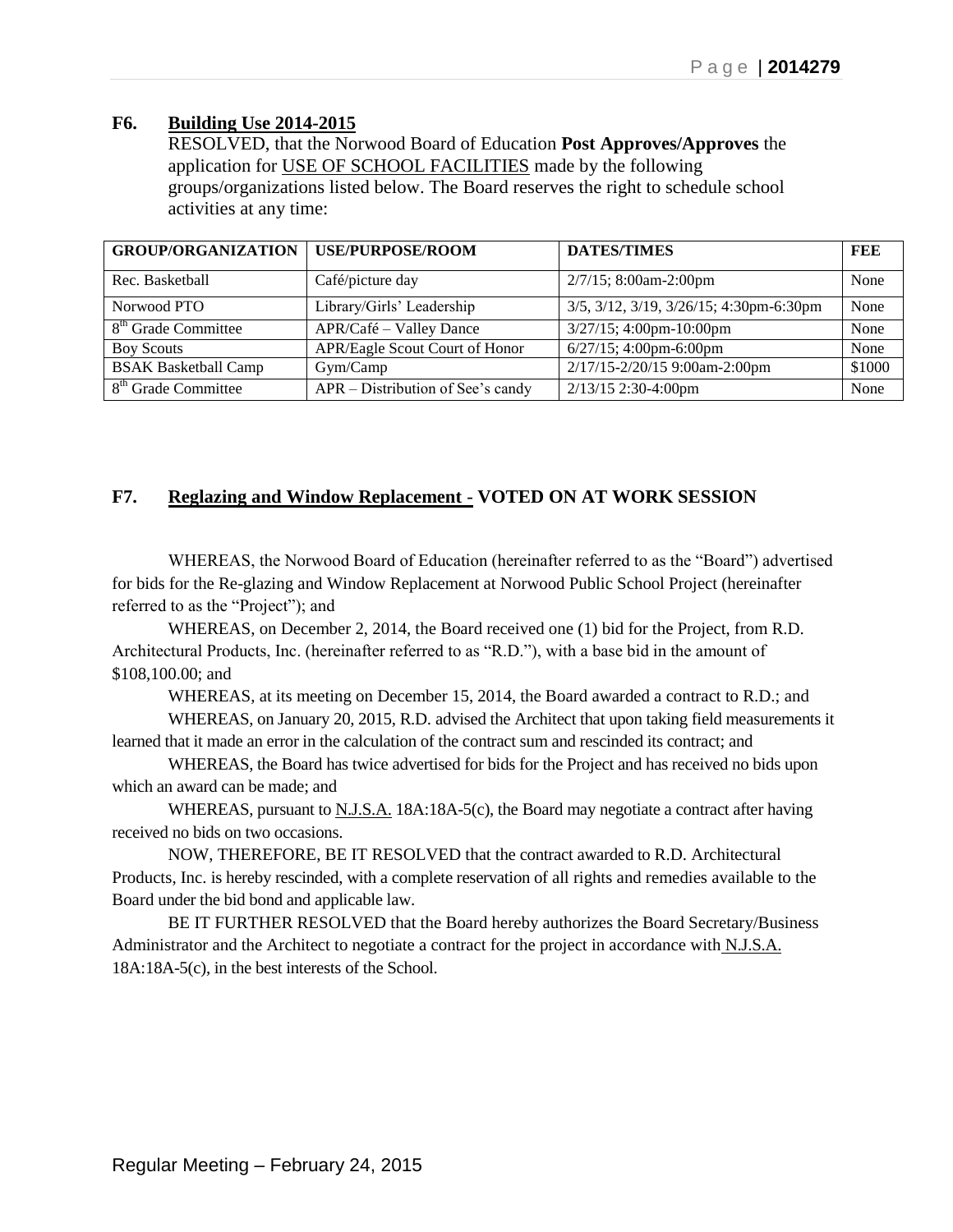### **F8. Heating Upgrade**

approve awarding the bid for the heating upgrade to Pennetta Industrial Automation for \$257,000.00 pending attorney review.

#### **F9. Donation**

approve the donation of a drum set valued at \$500.00 from Mrs. Diaz.

### **IV. FINANCE COMMITTEE**

BE IT RESOLVED, pursuant to the recommendation of the Chief School Administrator, the Finance Committee recommends the following resolution(s):

 Motion to approve Finance item "F10" Moved by: Mr. Sprague Seconded by: Mr. Rubin Vote: All In Favor

| <b>BOARD MEMBER</b>               | <b>AYE</b> | <b>NAY</b> | <b>ABSTAINED</b> | <b>ABSENT</b> |
|-----------------------------------|------------|------------|------------------|---------------|
| Mr. Mathew Ross, President        |            |            |                  |               |
| Mr. Joel Rubin, Vice President    |            |            |                  |               |
| Ms. Sally Diaz, Trustee           |            |            |                  |               |
| Ms. Elizabeth Giampaglia, Trustee |            |            |                  |               |
| Mr. William Snyder, Trustee       |            |            |                  |               |
| Mr. Michael Sprague, Trustee      |            |            |                  |               |
| Mr. G.C. Vaghasia, Trustee        |            |            |                  |               |

### **F10. Window Re-Glazing & Replacement-**

WHEREAS, the Norwood Board of Education (hereinafter referred to as the "Board") advertised for bids for the Re-glazing and Window Replacement at Norwood Public School (hereinafter referred to as the "Project"); and

WHEREAS, on December 2, 2014, the Board received one (1) bid for the Project, from R.D. Architectural Products, Inc. (hereinafter referred to as "R.D."), with a base bid in the amount of \$108,100; and

WHEREAS, at its meeting on December 15, 2014, the Board awarded a contract to R.D.; and WHEREAS, on January 20, 2015, R.D. advised the Architect that upon taking field measurements it

learned that it made an error in the calculation of the contract sum and rescinded its contract; and

WHEREAS, at its meeting on February 2, 2015, the Board rescinded the contract awarded to R.D., with a complete reservation of all rights and remedies available to the Board under the bid bond and applicable law; and

WHEREAS, the Board has twice advertised for bids for the Project and has received no bids upon which an award can be made; and

WHEREAS, pursuant to N.J.S.A. 18A:18A-5(c), the Board may negotiate a contract after having received no bids on two (2) occasions; and

WHEREAS, negotiations were conducted with all interested contractors; and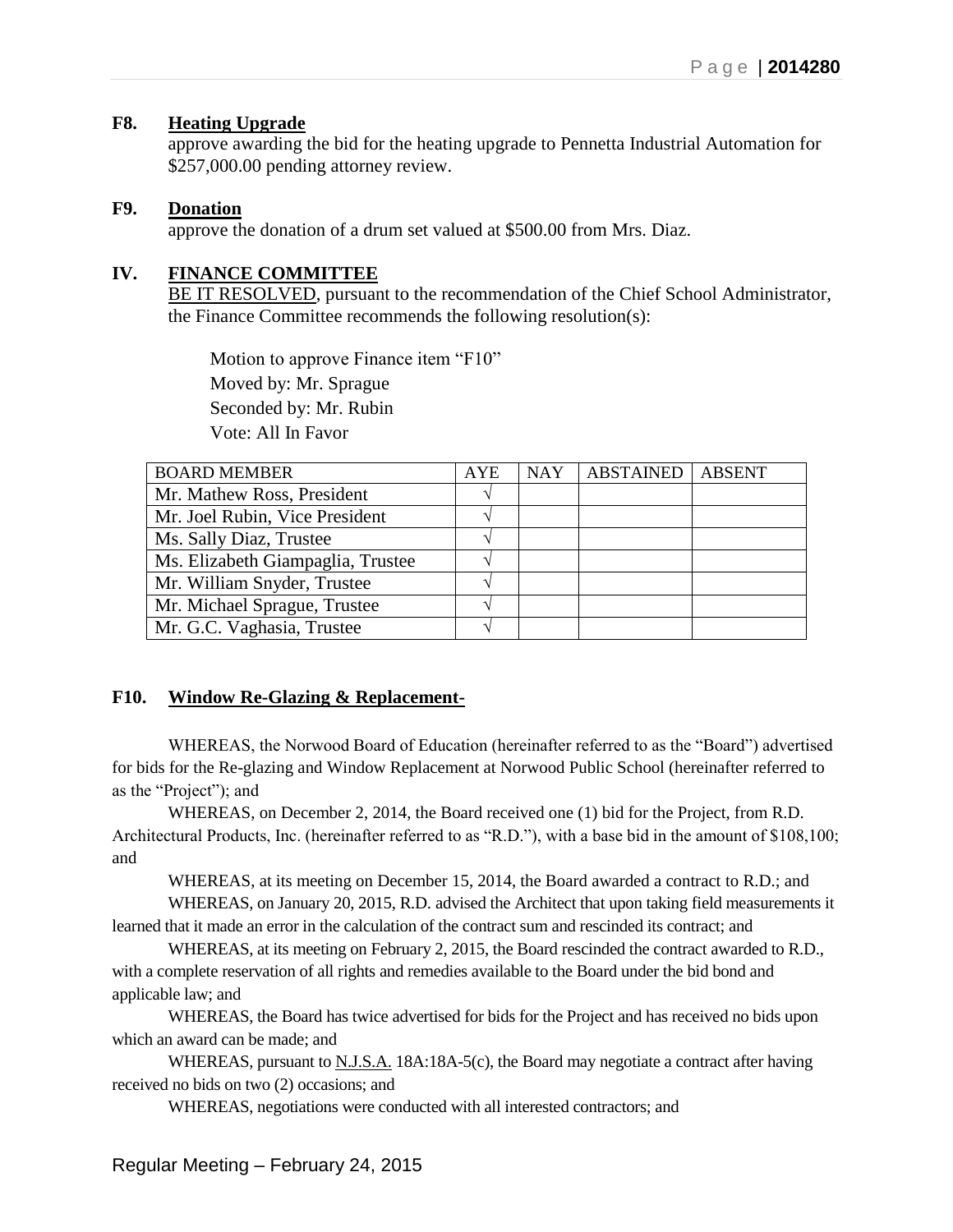WHEREAS, R.D. submitted a negotiated total contract price of \$146,000;

WHEREAS, there were no modifications to the terms, conditions, restrictions and specifications that were the subject of competitive bidding pertaining to the Project; and

WHEREAS, the Board is desirous of awarding the contract for the Project to R.D. as aforesaid. NOW, THEREFORE, BE IT RESOLVED, as follows:

1. The contract for the Project is hereby awarded to R.D. in the amount of \$146,000.

2. There were no modifications made to the terms, conditions, restrictions and specifications that were the subject of competitive bidding pertaining to the Project.

3. This award is expressly conditioned upon the Contractor furnishing the requisite insurance certificate and performance bond as required in the project specifications, together with an AA201-Project Manning Report, an executed A-101-Standard Form of Agreement Between Owner and Contractor, A-201- General Conditions of the Contract for Construction, as prepared by the Board Attorney, within ten (10) days of the date hereof.

BE IT FURTHER RESOLVED that the Architect is hereby directed to draft the agreement with the successful contractor consistent with this Resolution and with the terms contained in the bid documents approved by the Board for the Project. The Board President and the Board Secretary are hereby authorized to execute such agreement and any other documents necessary to effectuate the terms of this Resolution.

**New Business – none**

**Old Business - none**

### **Public Participation**

Moved by: Mr. Ross Seconded by: Mr. Vaghasia Time: 8:35pm

#### **Closed to the Public**

Moved by: Mr. Ross Seconded by: Mr. Vaghasia Time: 8:36pm